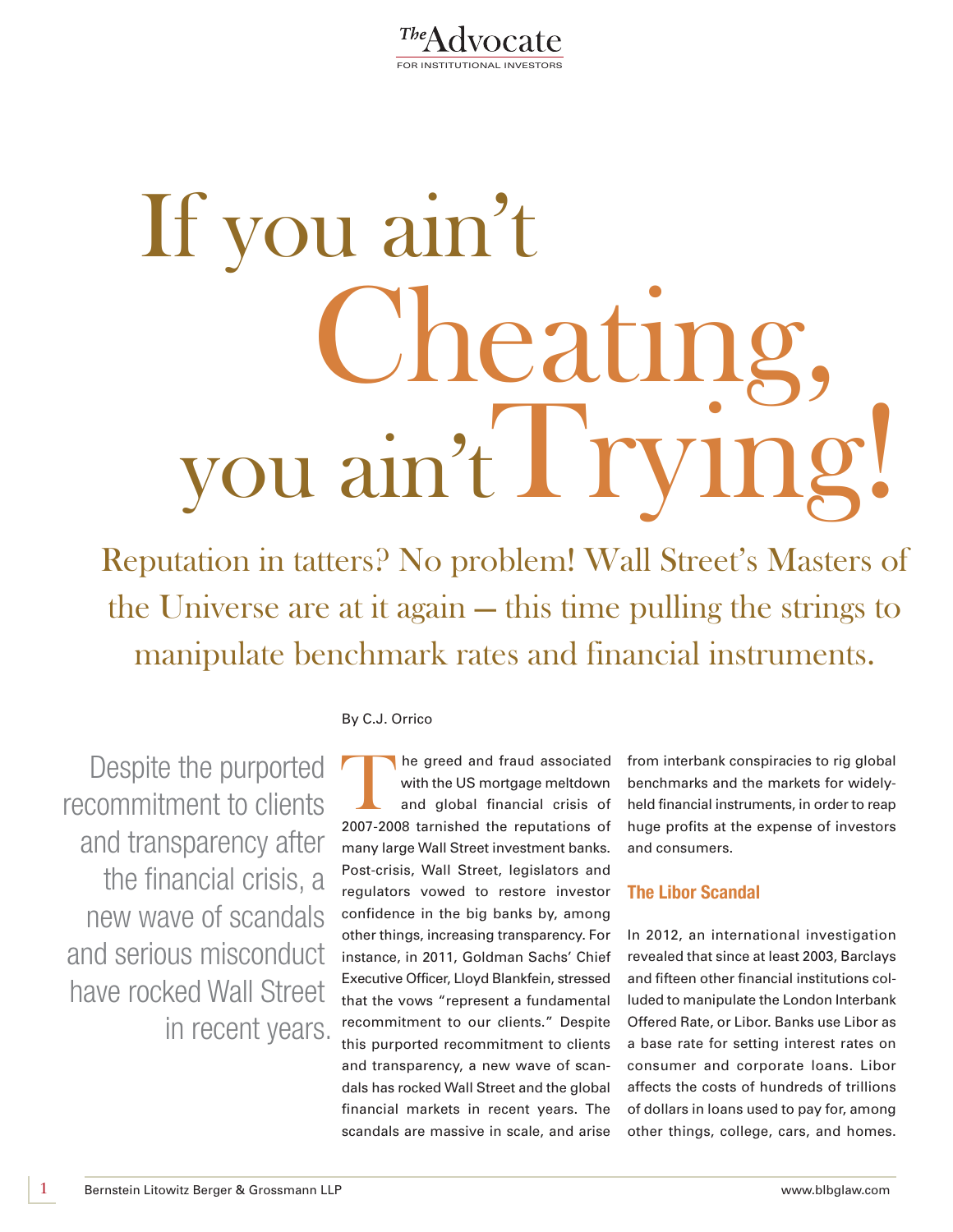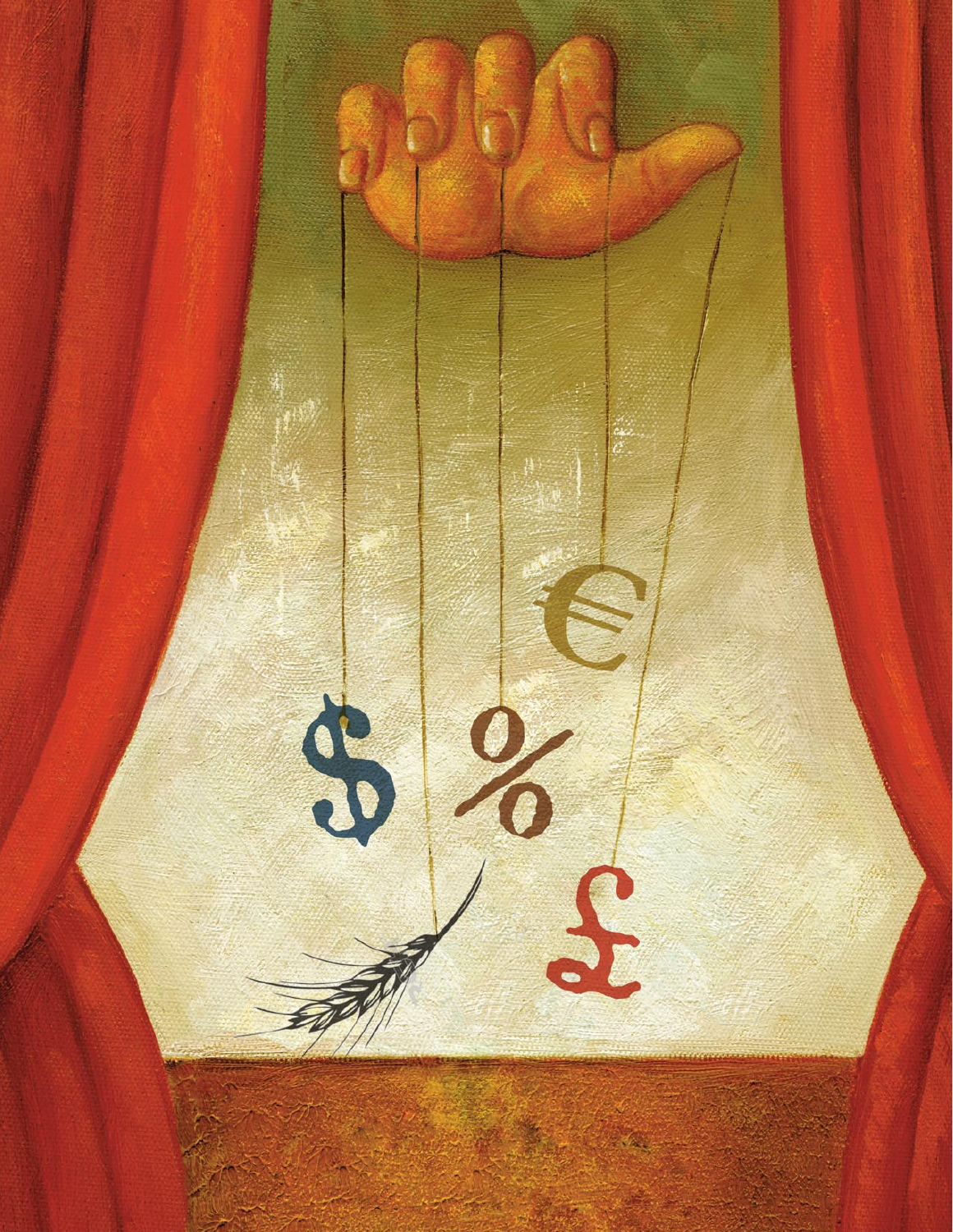*The big banks' Libor manipulations resulted in trillions of dollars of financial instruments being priced at the wrong rate. The international investigations, led by US and European regulatory bodies, have led to several major settlements.* 

For context, over half of the flexible-rate mortgages in the United States are linked to Libor. Despite its importance to the global lending market, Libor was lightly regulated and calculated by a representative panel of global banks — the British Banker's Association or BBA. The BBA would submit an estimate of its borrowing costs to a data collection service each morning, which averaged the rates to determine Libor. Preying on the lack of oversight, multiple bank traders colluded to submit borrowing rates which did not reflect the actual cost to borrow money in order to manipulate the Libor calculation. As a result, the traders were able to substantially limit the risks of their trades and maneuver Libor based on their positions.

The big banks' Libor manipulations resulted in trillions of dollars of financial instruments being priced at the wrong rate. The international investigations, led by US and European regulatory bodies, have led to several major settlements. For example, Barclays settled with authorities for \$435 million in July 2012, UBS was fined a combined \$1.5 billion in penalties, and Rabobank settled charges for over \$1 billion in October 2013. In April 2015, Deutsche Bank also agreed to the largest single settlement related to the Libor scandal, paying \$2.5 billion to US. and European regulators and entering a guilty plea. Further, in May 2016, the US. Commodity Futures Trading Commission settled claims against Citibank for abusing Libor and the Euroyen Tokyo Interbank Offered Rate for \$425 million. To date, banks have paid over \$9 billion in fines and many are still under investigation.

The global probes and enforcement actions have also led to reforms. Since 2014, the NYSE Euronext took over the administration of Libor from the BBA, and is now directly regulated by the Financial Conduct Authority. Moreover, it is now a criminal offense in the United Kingdom to knowingly or deliberately make false or misleading statements in relation to benchmark-setting under the United Kingdom's Financial Services Act in 2012.

## **The Forex Scandal**

Shortly after the investigation of Libor manipulation began, Bloomberg News reported in June 2013 that currency dealers were rigging the foreign exchange benchmark in the \$5.3 trillion-a-day foreign exchange market. Once again, the scandal arose from collusion among counterparts at competing banks. Thereafter, an international investigation uncovered transcripts of electronic chat rooms where currency traders conspired to plan the types and volumes of trades. The chat rooms had names such as "The Cartel," "The Bandits' Club," "One Team, One Dream" and "The Mafia." US. Attorney General Loretta Lynch commented that the traders "acted as partners — rather than competitors — in an effort to push the exchange rate in directions favorable to their banks but detrimental to many others." As a Barclays trader exclaimed in one of the chat rooms, "If you ain't cheating, you ain't trying."

The Forex scandal adversely impacted customers around the globe for over a decade. For example, British pension fund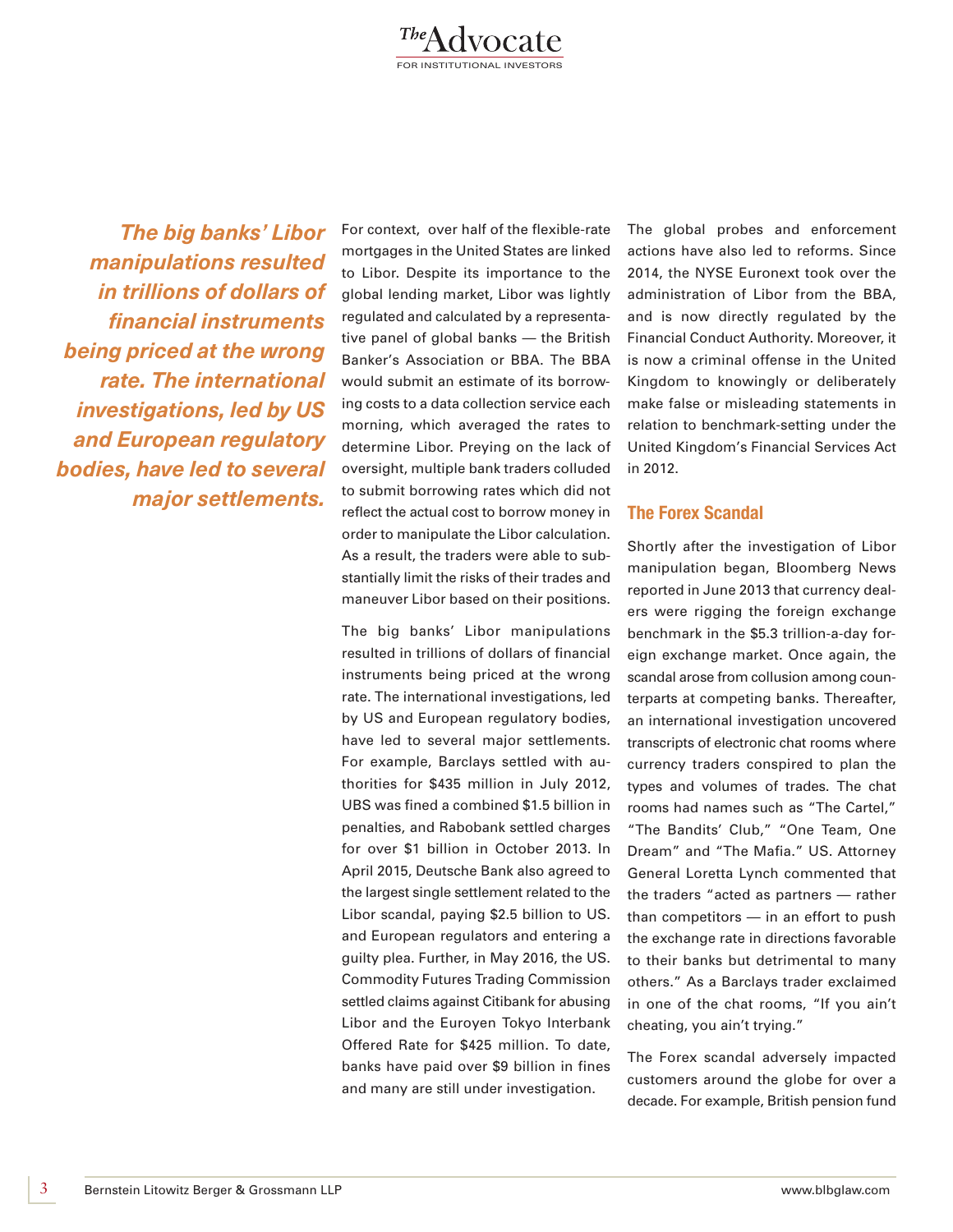holders alone were losing £7 billion a year due to the currency rigging scandal. On May 20, 2015, five banks pled guilty to felony charges by the US Department of Justice and agreed to pay fines totaling more than \$5.7 billion and on November 18, 2015, Barclays was fined an additional \$150 million. Like the Libor scandal, the investigation concerning Forex manipulations is ongoing with total fines reaching \$10 billion to date.

Respective authorities have announced remediation programs aimed at repairing trust in the foreign exchange marketplace. For example, in December 2014, Swiss regulators announced that for two years the maximum variable compensation for UBS foreign exchange employees will be limited to two times the base salary for such employees globally. Additionally, in 2014, the Financial Conduct Authority of the United Kingdom announced an industrywide remediation program which requires banks to review their systems, controls, policies and procedures in relation to their foreign exchange business to ensure that they are of a sufficiently high standard to effectively manage the risks faced by the business. Senior management at banks are also asked to confirm that action has been taken and that the banks' systems and controls are adequate to manage risks. The Financial Conduct Authority requires the confirmation to ensure that there is clear accountability of senior management at banks.

# **The Implications of the Libor and Forex Scandals**

The adverse economic consequences associated with the Libor and Forex scandals are not yet fully understood. However, the scandals have only increased the public's deeply-held distrust of large investment banks. Aitan Goelman, the Director of Division of Enforcement of the US Commodity Futures Trading Commission, explained, "[t]here is very little that is more damaging to the public's faith in the integrity of our markets than a cabal of international banks working together to manipulate a widely used benchmark in furtherance of their narrow interests."

In an attempt to restore some faith in industry, relevant authorities announced remediation programs for Wall Street. Unfortunately, efforts to hold benchmarks to a higher standard of accountability have so far been piecemeal and regulators in the US and Europe disagree on proposed reforms. Many banks have scrambled behind the scenes to persuade regulators to grant exemptions and a number of banks, such as JPMorgan, received waivers from the SEC to conduct business as usual even after these banks admitted guilt in connection to the various benchmark scandals.

Most troubling is that no government agency is responsible for monitoring many of the financial markets and their benchmarks, which leaves the banks to police themselves. The lack of oversight and the constant pressure to suck profits out of every trade creates an "ends justify the means" culture driving collusion and corruption.

*The Forex scandal arose from collusion among counterparts at competing banks. An international investigation uncovered transcripts of electronic chat rooms where currency traders conspired to plan their types and volumes of trades. As a Barclays trader exclaimed in one of the chat rooms, "If you ain't cheating, you ain't trying."*